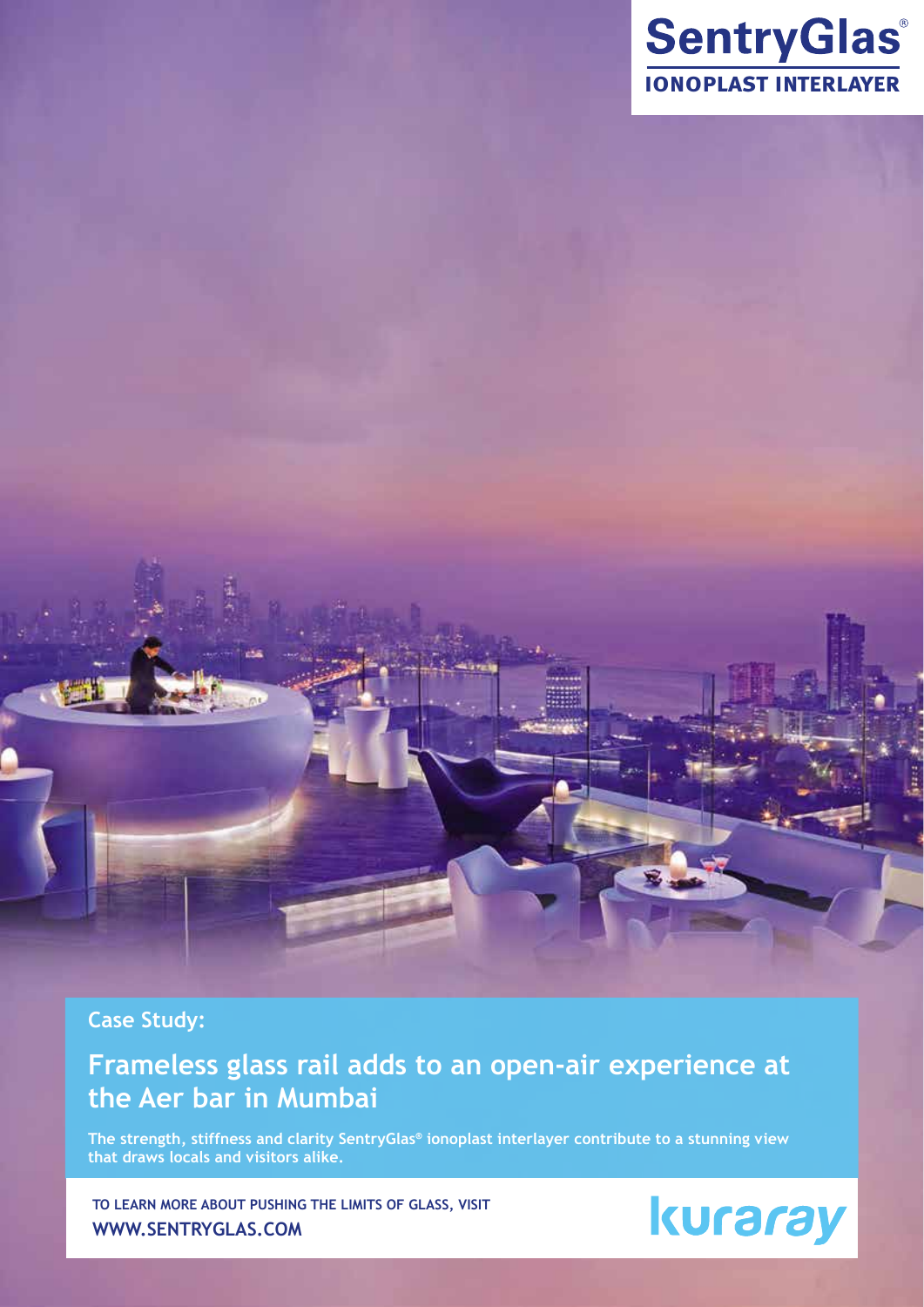

**Frameless glass rail adds to an open-air experience at the Aer bar in Mumbai**



*The glass rail's frameless design relies on the strength of the glass itself to carry wind and impact loads, aided by the stiffness and strength of SentryGlas® ionoplast interlayer.*

Perched 34 stories up in the air, the Aer bar and lounge atop the Four Seasons Worli in Mumbai, India, is becoming a popular destination for tourists and locals alike. It's the city's highest rooftop bar, commanding spectacular views of the sea and the cityscape below.

"You feel as though you have been transported to a different place. All you can see is the sea and the lights of Mumbai spread out like a blanket beneath you," says Aer bar manager Aditya Ramani.

The upscale casual design motif features chic, minimalistic furnishings that create a perfect place and to sit and relax with friends or mix in with a melting pot of international hotel guests.

Many come to watch the sunset, and experience the city's slow drift into night, its buildings illuminated from inside, its vibrant street life twinkling below. If that's not enough to help you feel "on top of the world," there's a frequent reminder as new guests arrive at the Aer bar, take in the stunning 360-degree panorama, and say "Wow!"

Even the locals are impressed. "Living here for 25 years, this was the first time I saw such a transformation on such a grand scale. The city lit up slowly and if the view during sunset wasn't pretty enough, with the lights on, the city looked beautiful, almost sexy," says local food and travel blogger Nishant Singh.

#### **Glass design accents the view**

One of the keys to experiencing the open-air feeling and breathtaking views that the Aer bar offers, is the designer's choice of safety glazing in the balustrade surrounding the lounge. Located at the edge of the rooftop, the glazing creates an almost invisible protective layer between guests and the wow-factor they experience gazing out and onto the city below.

Safety glass was a must, of course ... but the designer wanted an unimposing and highly transparent glass wall, that virtually disappears from view. For this effect, they chose a frameless design, relying on the strength of the glass itself,to carry wind and impact loads. Laminated safety glass made with SentryGlas® ionoplast interlayer fit the need perfectly.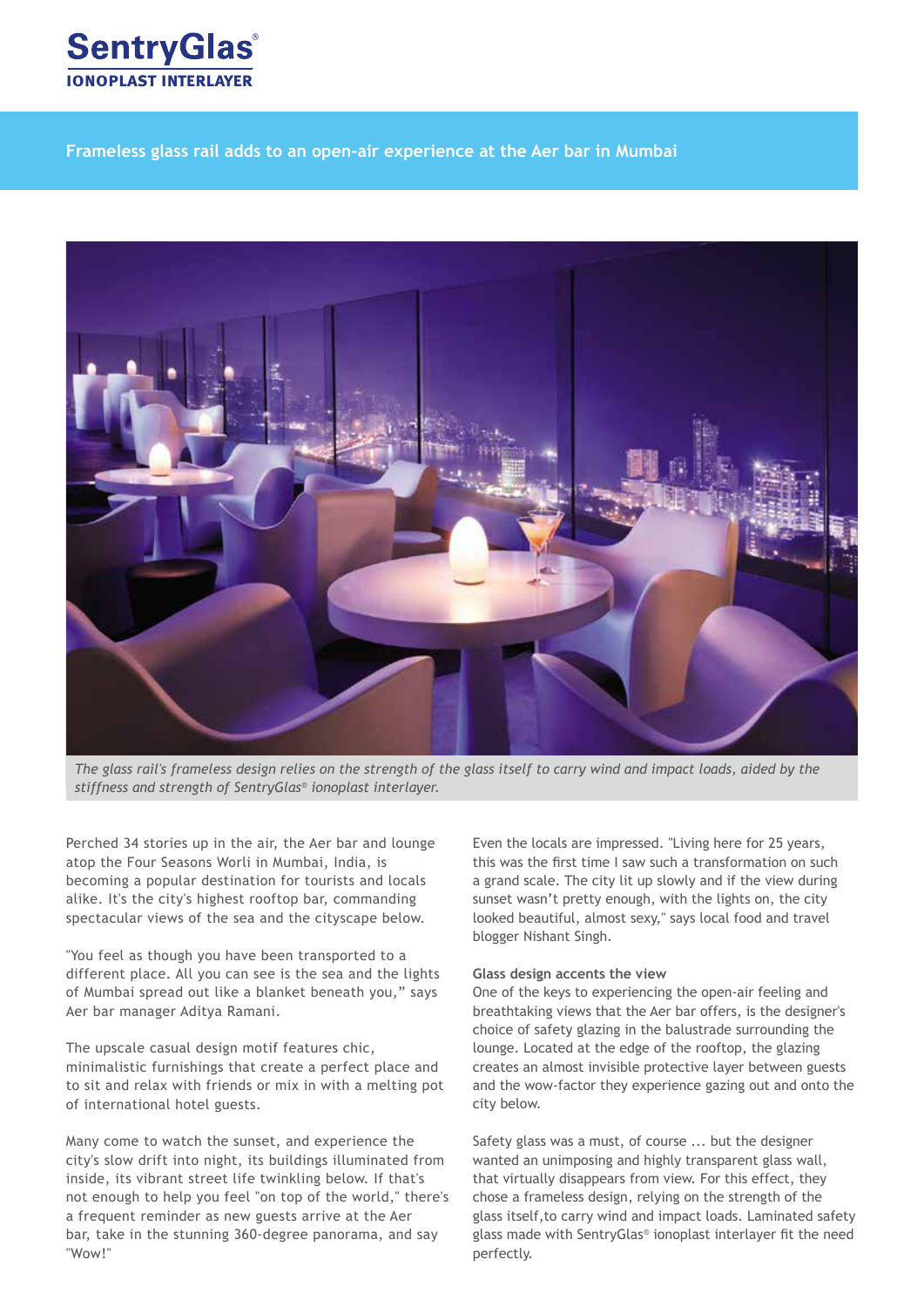

#### **Frameless glass rail adds to an open-air experience at the Aer bar in Mumbai**

China Southern Glass laminated the glass balustrade panels, each measuring 1.7 meters by 2.3 meters (5,58 by 7,55 ft). The panels are line-supported at their foot. Each laminate consists of two 12 mm (1/2 ") glass panes, laminated together using a 3 mm (1/8 ") interlayer of SentryGlas®. The glass was installed by Permasteelisa, a multinational specialist in advanced architectural glazing.

#### **SentryGlas® safety interlayer contributes to strength and clarity**

Among the advantages of using a SentryGlas® interlayer in minimally framed balustrade laminates is the material's higher stiffness and toughness compared with traditional safety interlayers. Even if a glass panel gets broken, the stiff SentryGlas® interlayer helps keep the selfsupported panel in place until it can be replaced.

Traditional interlayers are floppy and can cause a glass balustrade to fall over after breaking, which can create a dangerous gap in rooftop protection and a possible hazard below.

SentryGlas® is also exceptionally clear, which helps keep the view more natural and open. And, unlike traditional interlayers, SentryGlas® is more resistant to moisture instrusion at the edges, which helped the Aer bar design avoid any need for metal capping or edge-protecting of the laminates. The panels span clear from edge to edge, and across the top as well, for a perfectly engineered view.

#### **Lighter façade panels enable more subtle supporting structures**

For decades, interlayers made of polyvinyl butyral (PVB) have been the industry standard when producing laminated safety glass. Architects are well aware of the possibilities and limitations of such glass when used extensively in façade engineering, for roofing and window panels. In contrast, SentryGlas® enables an entirely new approach because the interlayer is over 100 times stiffer and five times stronger than PVB. As a consequence, there is an almost perfect transmission of load between two laminated sheets of glass, even at high temperatures, leading to the excellent flexural behavior of the glass when under load – also under direct sunlight in high summer. Accordingly, laminates with SentryGlas® show less than half the rate of deflection when compared to laminates with PVB, when under the same load, and thus almost the same behavior as monolithic glass of the same thickness.

The Four Seasons Worli is not shy about promoting its rootop attraction: "Marvel at the panoramic city and sea views and the endless ceiling of sky and stars," says their marketing material for the Aer bar. "It takes your breath away," explains Aer's Manager, Aditya Ramani.

Travel writers are crediting the Four Seasons Aer bar as one of the best spots to visit in Mumbai to see the sunset, and a crucial piece of the puzzle in Mumbai's pitch to be the most entertaining city in Asia in the coming decade.



*"You feel as though you have been transported to a different place. All you can see is the sea and the lights of Mumbai spread out like a blanket beneath you," says Aer bar manager Aditya Ramani.*